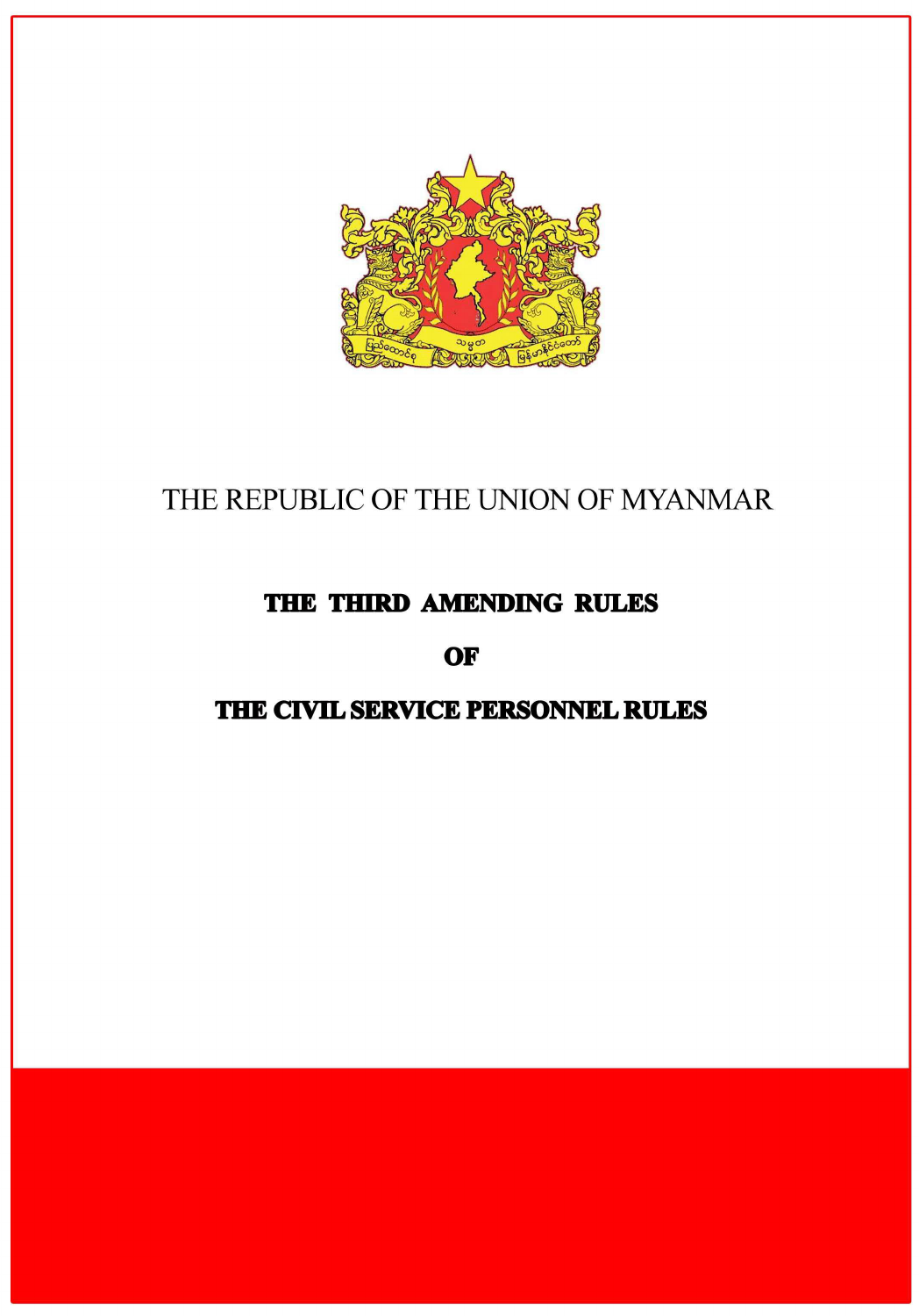## **THE REPUBLIC OF THE UNION OF MYANMAR THE UNION CIVIL SERVICE BOARD**

#### **THE THIRD AMENDING RULES**

**OF**

**THE CIVIL SERVICE PERSONNEL RULES**

**24 th August , 2020**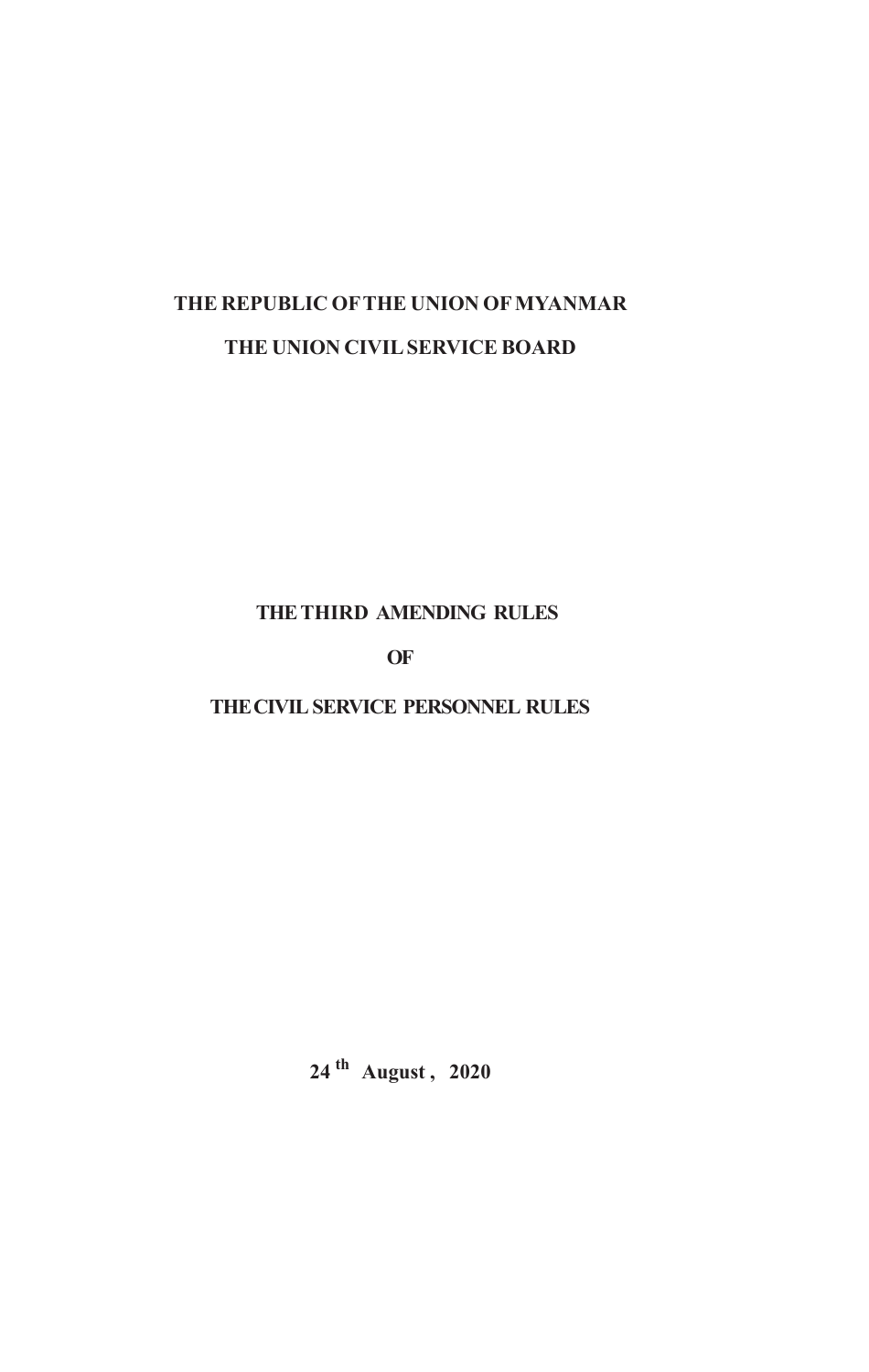The Republic of the Union of Myanmar The Union Civil Service Board Notification No.80/ 2020 The 6th Waxing Day of Wagaung, 1382 M.E. (24th August, 2020)

The Union Civil Service Board hereby issues the following rules in exercise of the power conferred by sub-section (a) of section 76 of the Civil Service Personnel Law with the approval of the Union Government.

#### 1. These rules shall be called **the Third Amending Rules of the Civil Service Personnel Rules**.

2. The expression " out of the State Budget" in rule 2 of the Civil Service Personnel Rules shall be substituted by the expression " by the State Budget".

3. Sub-rule (e) of rule 4 of the Civil Service Personnel Rules shall be substituted as follows:

"(e) If the person is an external person, medical certificate of fitness and original certificate of clearness from the relevant township police station shall be submitted. Pregnant women may be selected by informing them that they will be appointed only after twelve weeks after giving birth."

4. Sub-rules (c) and (e) of rule 15 of the Civil Service Personnel Rules shall be substituted as follows:

- "15 (c) technical staff grade  $(1)$ ,  $(2)$  and  $(4)$ ;
	- (e) management staff (economic) grade (1) and (2)."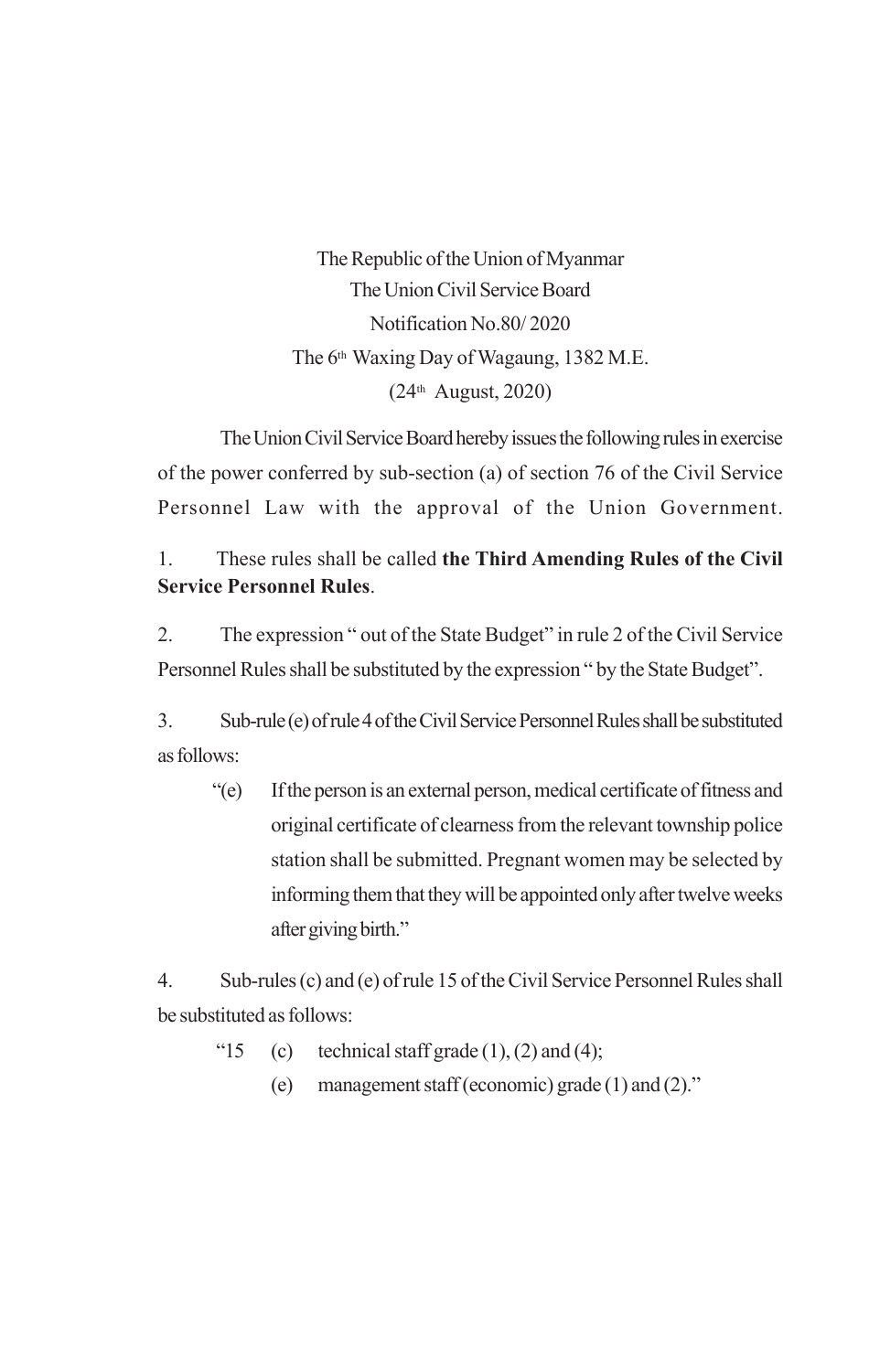- 5. Rule 16 of the Civil Service Personnel Rules shall be substituted as follows:
	- "16. When the ministries and service personnel organizations need to appoint an external person to technical staff grade (3) post because of the nature of work or the specified qualifications, they shall appoint that person to technical staff grade (2) post as an apprentice against the desired technical staff grade (3) post at first and the appointment shall be confirmed to technical staff grade (3) post if their performance is satisfactory."
- 6. In rule 20 of the Civil Service Personnel Rules:
	- (a) Sub-rule (a) shall be substituted as follows:
		- "(a) When external persons are to be selected and appointed to the vacant posts of technical staff grade (1) and (2), it shall be done through the procedures mentioned in sub-rule (a) of rule 19."
		- (b) The expression "the posts of technical staff" in sub-rule (b) shall be substituted by the expression "the post of technical staff grade (3)".
		- (c) The expression "technical staff grade (2) and" shall be inserted before the expression "technical staff grade (4)" in sub-rule (d).
		- (d) The expression ", technical staff grade (2)" shall be inserted before the expression "and technical staff grade (4)" in clause  $(x)$  of sub-rule (e).

7. After the expression "professional staff grade (1)" in sub-rule (a) of rule 21 of the Civil Service Personnel Rules, the expression " and grade (2)" shall be inserted.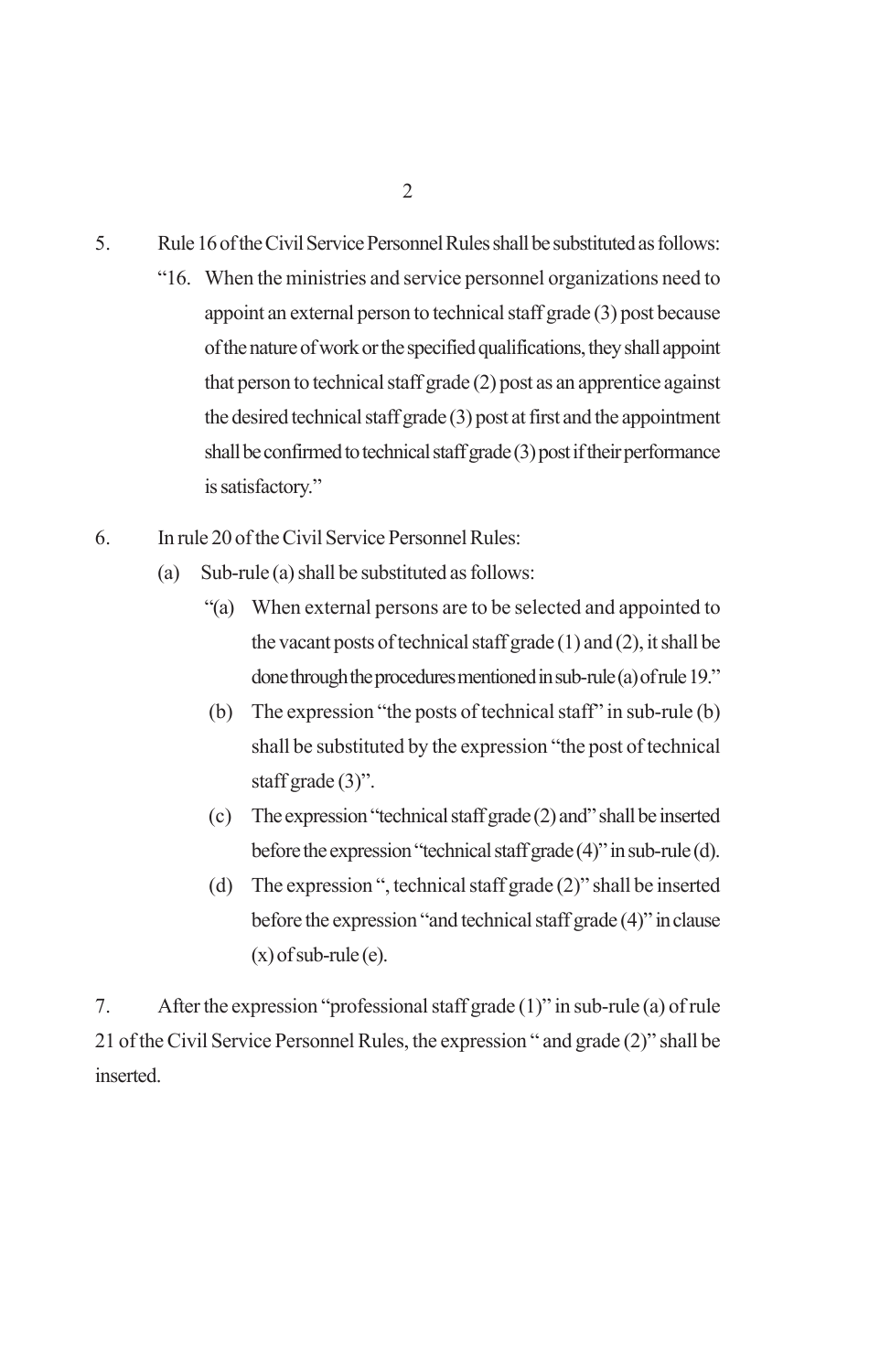8. After the expression "management staff (economic) grade (1)" in sub-rule (a) of rule 22 of the Civil Service Personnel Rules, the expression " and grade (2)" shall be inserted.

9. After the expression "A service personnel who is under departmental enquiry" in sub-rule (e) of rule 34 of the Civil Service Personnel Rules, the expression "or who is imposed disciplinary penalty at the current post in" shall be inserted.

10. (a) The title above rule 37 of the Civil Service Personnel Rules shall be substituted as follows;

### "**Relaxation of the Term of Post, the Term of Service or Qualification for Promotion of Service Personnel**";

(b) Rule 37 of the Civil Service Personnel Rules shall be substituted as follows;

> "37. To award appropriately to an outstanding service personnel by promoting to a one-rank higher post in a reasonable period of time or to honor the service personnel who is outstandingly industriousness and eager to learn even if he do not meet the term of post, term of service or qualification, the relevant Ministry and organization:

> (a) shall consider to promote the service personnel, to two third of the vacant posts within the organizational set-up, who meets necessary qualification normally and has the minimum requirement of the term of post and the term of service. The remaining one third of the vacant posts may be filled with the service personnel by relaxing the minimum requirement of the term of post and the term of service as special case;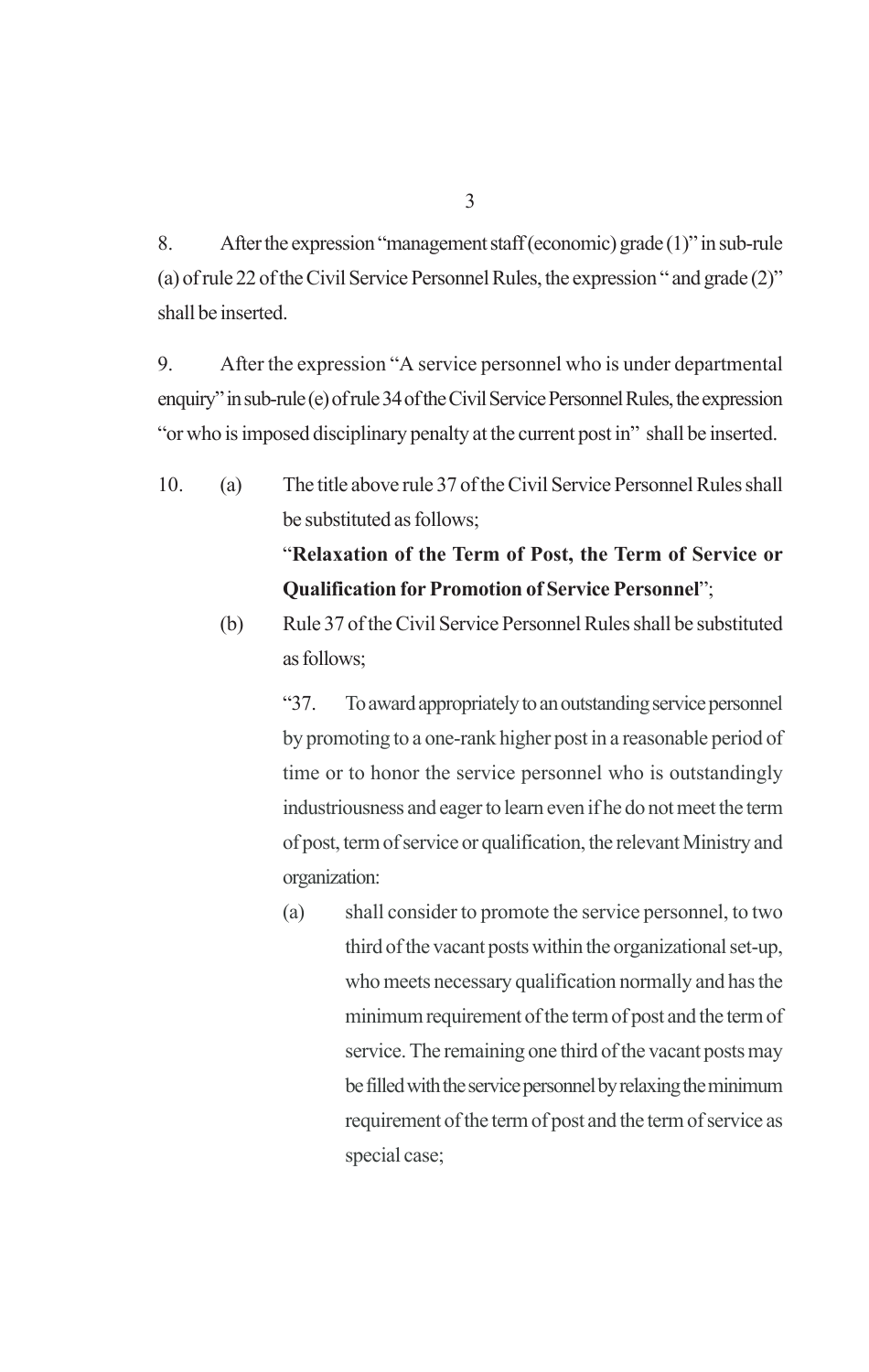- (b) shall mainly take into consideration the following for promoting by relaxing the minimum requirement of the term of post and service:
	- (i) proficiency and industriousness;
	- (ii) loyalty to superior officers and colleagues;
	- (iii) good morale and goodwill for the interest of the State and department;
	- (iv) innovativeness;
	- (v) outstanding academic qualification and skill;
	- (vi) good leadership;
	- (vii) good morale;
- (c) shall form the "Qualification Inspection Boards" and undertake in accordance with the stipulations contained in sub-rules (b) and (f) to promote service personnel by relaxing the minimum requirement of the term of post, the term of service or qualification;
- (d) shall submit the case to the head of the relevant Ministry and service personnel organization and obtain the approval to be able to promote service personnel selected by the Qualification Inspection Board by relaxing the minimum requirement of the term of post, the term of service or qualification;
- (e) shall consider only the service personnel who has at least one year term of service at the current post or whose term of service needs six months to meet the specified term of service for the current post, in coordination with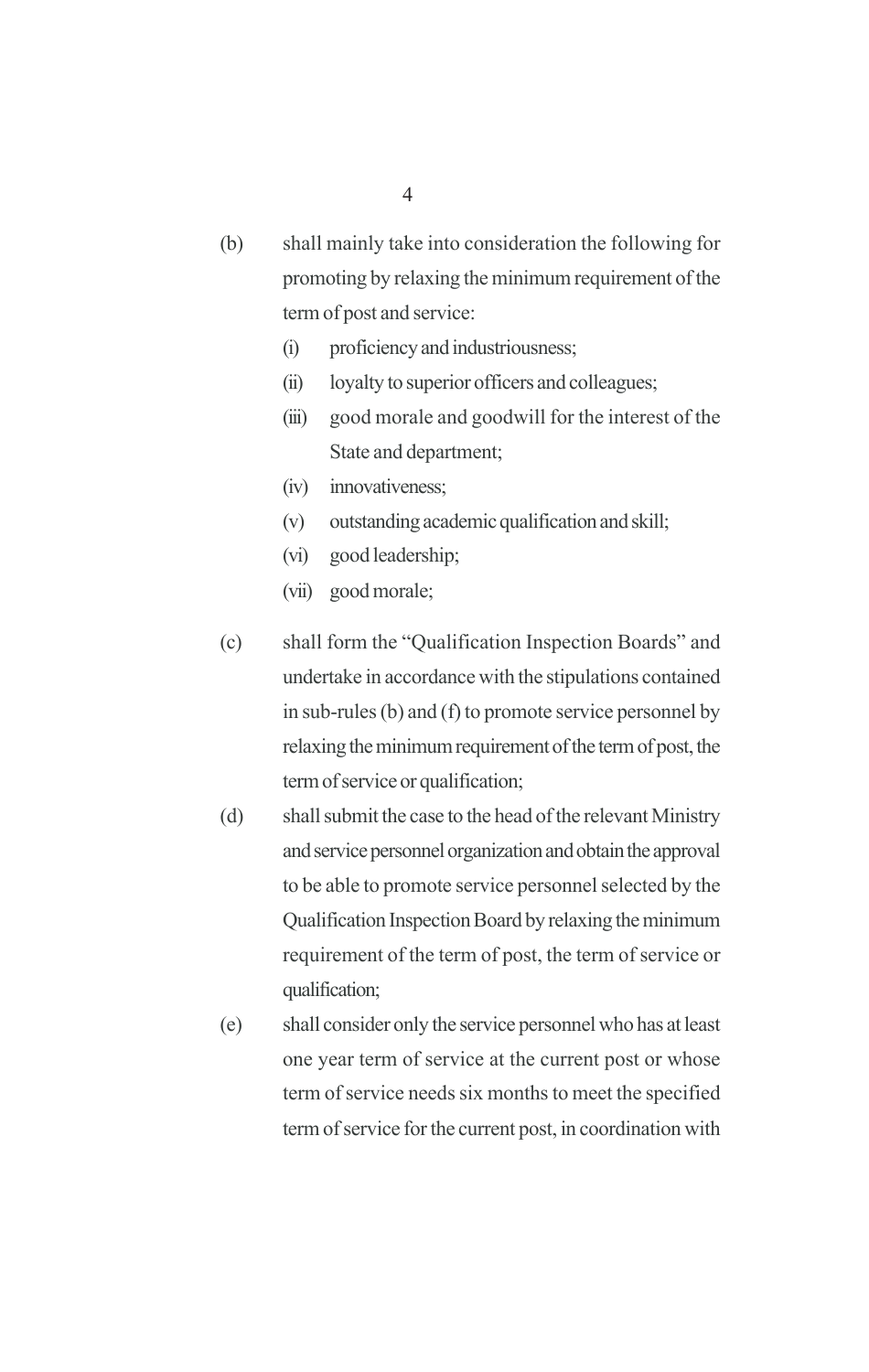the Union Civil Service Board and obtain its approval in promoting service personnel to the post of gazetted officer by relaxing the minimum requirement of the term of post and the term of service.

- (f) shall consider the following and obtain the approval of the Union Government for the promotion by relaxing the minimum requirement of the academic qualifications. However, the term of post and term of service must meet the prescribed stipulations. In promoting service personnel to the post of gazetted officer, the relevant Ministry and organisations shall coordinate with the Union Civil Service Board after obtaining the approval of the Union Government:
	- (i) proficiency and industriousness;
	- (ii) loyalty to superior officers and colleagues;
	- (iii) good morale and goodwill for the interest of the State and the department;
	- (iv) innovativeness;
	- (v) outstanding skill;
	- (vi) good leadership;
	- (vii) good morale."

11. The expression "according to schedule (2)" in sub-rule (b) of rule 76 of the Civil Service Personnel Rules shall be substituted by the expression "according to the rate specified by the Ministry of Planning, Finance and Industry from time to time."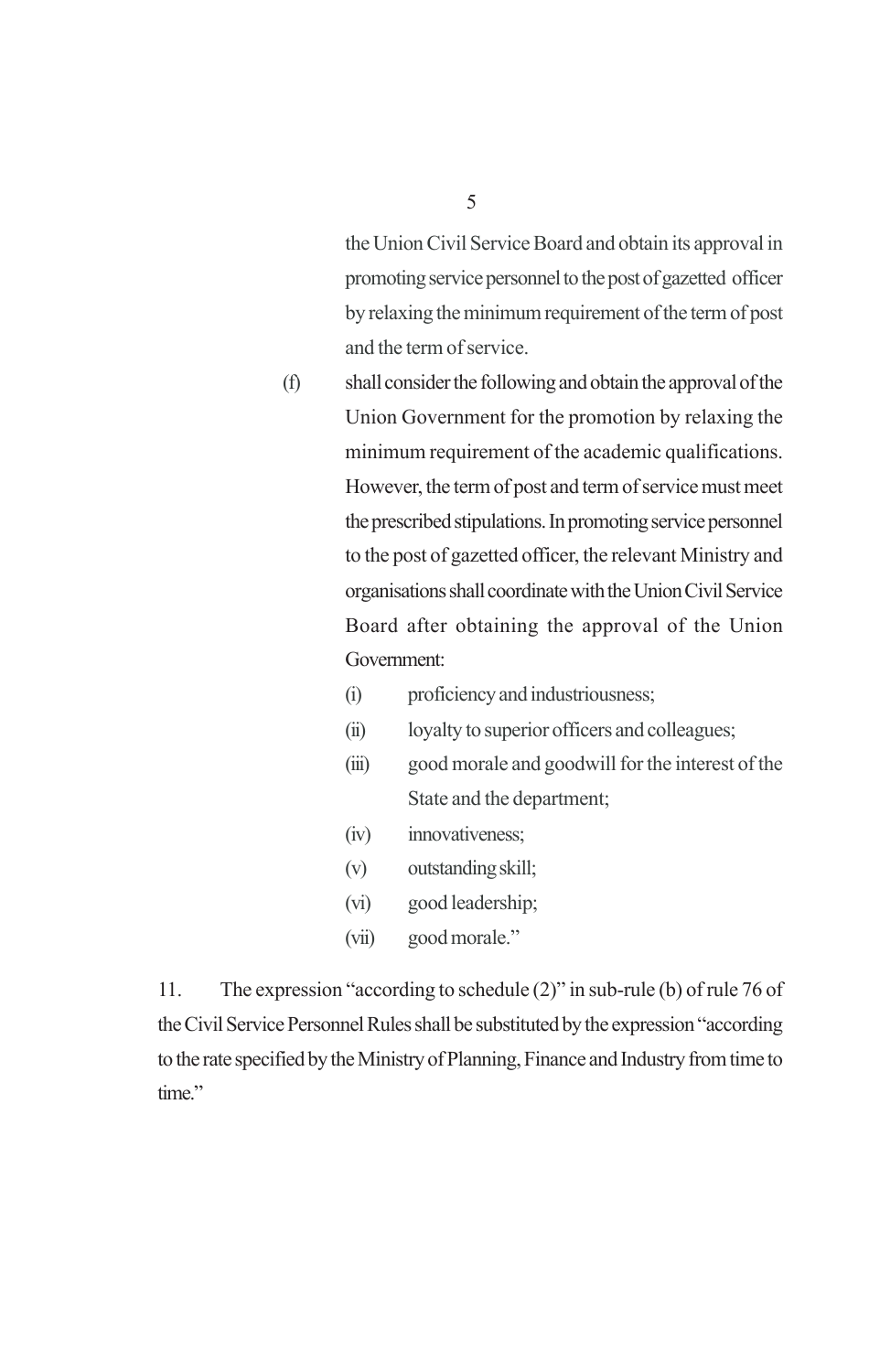12. The expression "shall not exceed four months" in sub-rule (d) of rule 92 of the Civil Service Personnel Rules shall be substituted by the expression "shall not exceed two months"

13. The expression "If the husband of the concerned female giving birth is a civil service personnel, he shall be granted for two weeks to care for the baby." " in sub-rule (c) of rule 101 of the Civil Service Personnel Rules shall be substituted by the expression "If the wife of the Civil Service Personnel gives birth to a baby, the husband shall be granted two weeks to care for the baby within 28 days from the date of giving birth."

14. The expression "report to the Office of the Union Government" in rule 216 of the Civil Service Personnel Rules shall be substituted by the expression "report to the President."

15. After the expression "shall be chaired by the said head and composed of the other two members who have not been involved in the disciplinary action;" in subrule (a) of rule 222 of the Civil Service Personnel Rules, the expression "as prescribed in the Form (20)" shall be inserted.

16. The expression "from the date of his death up to 15 years" in clause (iv) of sub-rule (a) of rule 250 of the Civil Service Personnel Rules shall be substituted by the expression "from the following date of his death up to 15 years", and the expression "from the following date of the retirement of the retired service personnel" in clause (iii) and sub-clause (bb) of clause (iv) of sub-rule (b) of rule 250 of the Civil Service Personnel Rules shall be substituted by the expression "from the date of the retirement of the retired service personnel" respectively.

17. Rule 289 of the Civil Service Personnel Rules shall be deleted.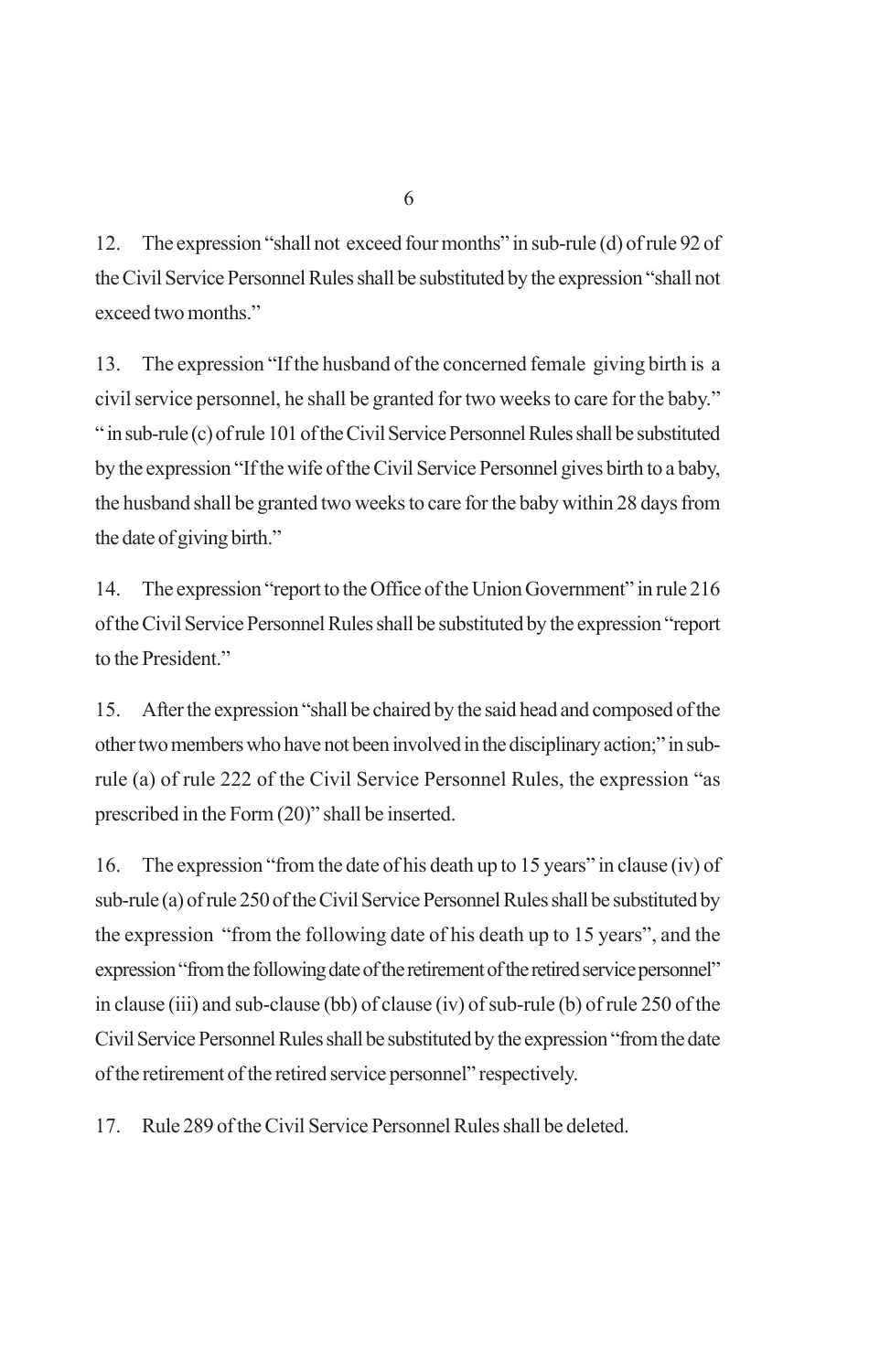18. The expression "3 years" in Number 4 of clause (1) of Table (1), Minimum term of post for clerical staff Grade (4), of the Civil Service Personnel Rules shall be substituted by the expression "2 years" and the expression "3 years" in Number 5 of clause (2) of Table (1), Minimum term of post for Technician Grade (5), of the Civil Service Personnel Rules shall be substituted by the expression "2 years" respectively.

19. Table (2) of the Civil Service Personnel Rules shall be deleted.

 Sd./ Win Thein Chairperson Union Civil Service Board